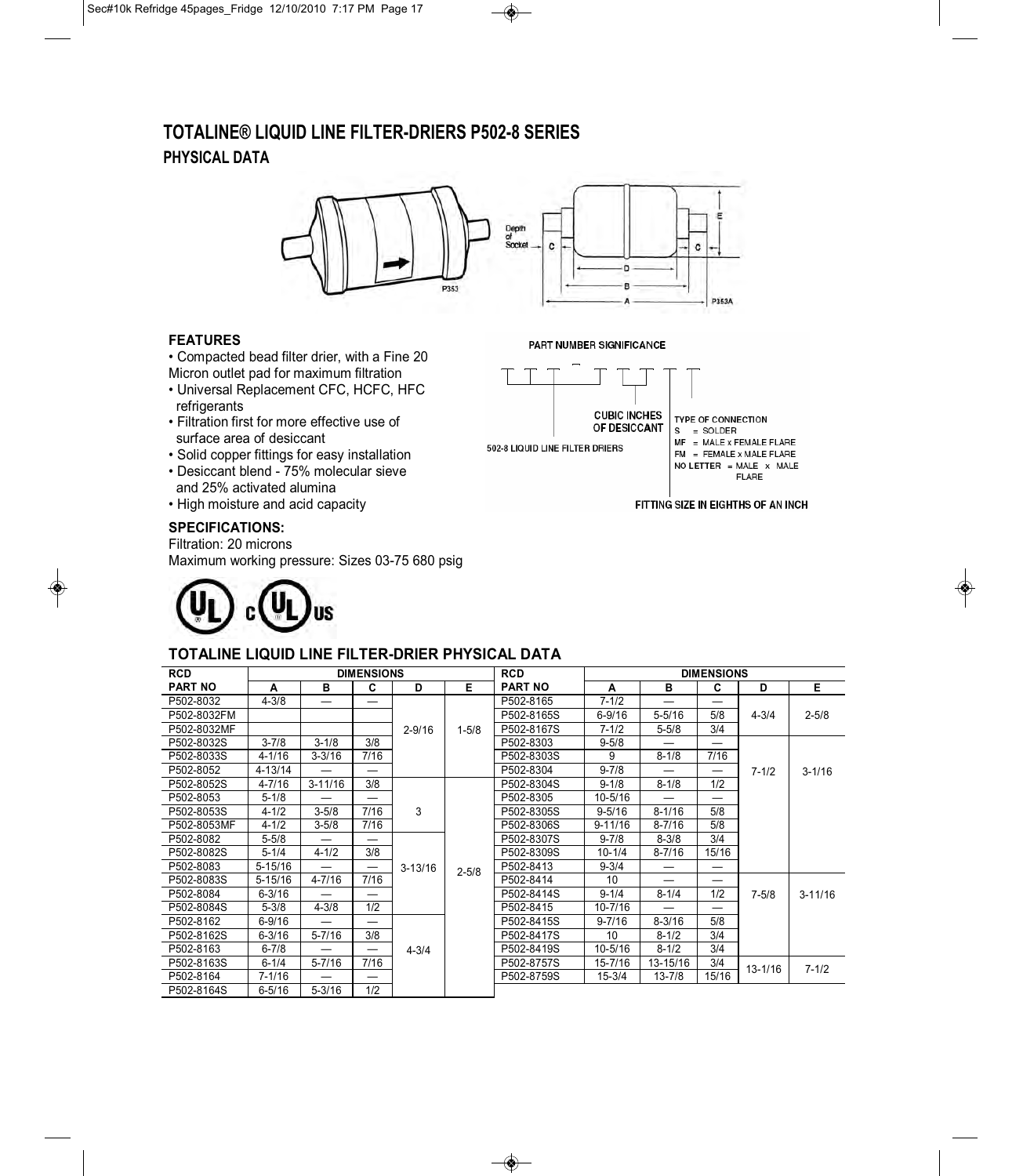# **TOTALINE® LIQUID LINE FILTER-DRIERS P502-8 SERIES PHYSICAL DATA**

|                         |                        |                  |                         |                                  |                         | <b>WATER CAPACITY</b> † (Drops of Water)** |        |                             |      |      |               |      |      |
|-------------------------|------------------------|------------------|-------------------------|----------------------------------|-------------------------|--------------------------------------------|--------|-----------------------------|------|------|---------------|------|------|
|                         |                        |                  |                         | FLOW CAPACITY* (Tons) @ 1 PSI ΔP |                         | <b>Refrigerant</b>                         |        |                             |      |      |               |      |      |
| <b>RCD. PART NO.</b>    |                        |                  |                         |                                  |                         |                                            | R-134a | R-404A/R507<br>$R-22$       |      |      | <b>R-410A</b> |      |      |
|                         | <b>CONNECTION</b>      |                  | $R - 22I$               | R-404A/                          |                         |                                            |        | Liquid Line Temperature (F) |      |      |               |      |      |
|                         | <b>SIZE &amp; TYPE</b> | R-134a           |                         | <b>R507</b>                      | <b>R-410A</b>           | 75                                         | 125    | 75                          | 125  | 75   | 125           | 75   | 125  |
| P502-8032               | <b>1/4 SAE</b>         | 2.0              | 2.2                     | 1.4                              | 2.2                     |                                            |        |                             |      |      |               |      |      |
| P502-8032FM             | 1/4 Fem/In SAE         | 2.0              | $\overline{2.2}$        | 1.4                              | 2.1                     | 40                                         | 37     | 40                          | 33   | 38   | 37            | 21   | 19   |
| P502-032MF              | 1/4 Male/In SAE        | $\overline{2.0}$ | 2.2                     | 1.4                              | 2.1                     |                                            |        |                             |      |      |               |      |      |
| P502-8032S              | 1/4ODF                 | 2.7              | $\overline{2.9}$        | $\overline{2.0}$                 | $\overline{2.9}$        |                                            |        |                             |      |      |               |      |      |
| P502-8033S              | 3/8 ODF                | 3.0              | 3.3                     | 2.2                              | $\overline{3.3}$        |                                            |        |                             |      |      |               |      |      |
| P502-8052               | $1/4$ SAE              | 2.1              | 2.3                     | 1.5                              | 2.3                     |                                            |        |                             |      |      |               |      |      |
| P502-8052S              | <b>1/4 ODF</b>         | 3.3              | 3.6                     | $\overline{2.4}$                 | 3.6                     |                                            |        |                             |      |      |               |      |      |
| P502-8053               | 3/8 SAE                | 3.5              | 3.8                     | 2.5                              | 3.8                     | 116                                        | 106    | 114                         | 97   | 109  | 106           | 64   | 58   |
| P502-8053S              | 3/8 ODF                | 4.4              | 4.8                     | 3.2                              | 4.9                     |                                            |        |                             |      |      |               |      |      |
| P502-8053MF             | 3/8 SAE                | 3.5              | $\overline{3.8}$        | 2.5                              | $\overline{3.8}$        |                                            |        |                             |      |      |               |      |      |
| P502-8082               | <b>1/4 SAE</b>         | 2.3              | 2.5                     | 1.7                              | 2.5                     |                                            |        |                             |      |      | 217           |      | 118  |
| P502-8082S              | $1/4$ ODF              | 3.1              | 3.4                     | 2.3                              | 3.4                     |                                            |        | 235                         | 200  | 224  |               | 159  |      |
| P502-8083               | 3/8 ODF                | 4.0              | 4.3                     | 2.9                              | 4.3                     | 237                                        | 218    |                             |      |      |               |      |      |
| P502-8083S              | 3/8 ODF                | 4.5              | 4.9                     | 3.3                              | 4.9                     |                                            |        |                             |      |      |               |      |      |
| P502-8084               | <b>1/2 SAE</b>         | 6.7              | 7.3                     | 4.9                              | 7.3                     |                                            |        |                             |      |      |               |      |      |
| P502-8084S              | 1/2 ODF<br>$1/4$ SAE   | 7.1              | 7.7<br>$\overline{2.5}$ | 5.2<br>1.6                       | 7.7<br>$\overline{2.5}$ |                                            |        |                             |      |      |               |      |      |
| P502-8162               | <b>1/4 ODF</b>         | 2.3              |                         |                                  |                         |                                            |        |                             |      |      |               |      |      |
| P502-8162S              | 3/8 SAE                | 3.1              | 3.4<br>4.2              | 2.3<br>2.9                       | 3.0<br>4.2              |                                            |        |                             |      | 350  | 340           |      | 186  |
| P502-8163<br>P502-8163S | 3/8 ODF                | 3.9<br>4.4       | 4.8                     | 3.2                              | 4.8                     |                                            |        | 368                         | 313  |      |               |      |      |
| P502-8164               | $1/2$ SAE              | 7.2              | 7.8                     | 5.2                              | $\overline{7.8}$        |                                            |        |                             |      |      |               | 206  |      |
| P502-8164S              | 1/2 ODF                | 8.5              | 9.2                     | 6.2                              | 9.2                     | 371                                        | 341    |                             |      |      |               |      |      |
| P502-8165               | <b>5/8 SAE</b>         | 9.7              | 10.5                    | 7.0                              | 10.5                    |                                            |        |                             |      |      |               |      |      |
| P502-8165S              | 5/8 ODF                | 10.1             | 10.9                    | $\overline{7.3}$                 | 10.9                    |                                            |        |                             |      |      |               |      |      |
| P502-8167S              | 7/8 ODF                | 15.5             | 16.8                    | 11.2                             | 16.8                    |                                            |        |                             |      |      |               |      |      |
| P502-8303               | 3/8 SAE                | 4.3              | 4.7                     | 3.1                              | 4.7                     |                                            |        |                             |      |      |               |      |      |
| P502-8303S              | 3/8 ODF                | 6.3              | 6.8                     | 4.5                              | 6.8                     |                                            |        |                             |      |      |               |      |      |
| P502-8304               | $1/2$ SAE              | 8.1              | 8.8                     | 5.9                              | 8.8                     |                                            |        |                             |      |      |               |      |      |
| P502-8304S              | <b>1/2 ODF</b>         | 10.0             | 10.8                    | 7.2                              | 10.8                    |                                            |        |                             |      |      |               |      |      |
| P502-8305               | <b>5/8 SAE</b>         | 10.6             | 11.5                    | 7.7                              | 11.5                    | 664                                        | 611    | 657                         | 561  | 627  | 608           | 515  | 355  |
| P502-8305S              | 5/8 ODF                | 12.5             | 13.5                    | 9.0                              | 13.5                    |                                            |        |                             |      |      |               |      |      |
| P502-8306S              | 3/4 ODF                | 14.8             | 16.0                    | 10.7                             | 16.0                    |                                            |        |                             |      |      |               |      |      |
| P502-8307S              | 7/8 ODF                | 16.8             | 18.2                    | 12.2                             | 18.2                    |                                            |        |                             |      |      |               |      |      |
| P502-8309S              | 1-1/8 ODF              | 19.6             | 21.2                    | 14.2                             | 21.2                    |                                            |        |                             |      |      |               |      |      |
| P502-8413               | 3/8 SAE                | 4.3              | 4.7                     | 3.1                              | 4.7                     |                                            |        |                             |      |      |               |      |      |
| P502-8414               | <b>1/2 SAE</b>         | 10.4             | 11.3                    | 7.5                              | 11.3                    |                                            |        |                             |      |      |               |      |      |
| P502-8414S              | <b>1/2 ODF</b>         | 10.8             | 11.7                    | 7.8                              | 11.7                    |                                            |        |                             |      |      |               |      |      |
| P502-8415               | 5/8 SAE                | 12.0             | 13.0                    | 8.7                              | 13.0                    | 938                                        | 854    | 919                         | 785  | 876  | 850           | 715  | 465  |
| P502-8415S              | 5/8 ODF                | 17.0             | 18.4                    | 12.3                             | 18.4                    |                                            |        |                             |      |      |               |      |      |
| P502-8417S              | 7/8 ODF                | 20.3             | 22.0                    | 14.7                             | 22.0                    |                                            |        |                             |      |      |               |      |      |
| P502-8419S              | 1-1/8 ODF              | 27.7             | 30.0                    | 20.1                             | 30.3                    |                                            |        |                             |      |      |               |      |      |
| P502-8757S              | 7/8 ODF                | 22.2             | 24.1                    | 16.1                             | 24.1                    | 2159                                       | 2019   | 2159                        | 1880 | 2019 | 2019          | 1460 | 1111 |
| P502-8759S              | 1-1/8 ODF              | 32.7             | 35.4                    | 23.7                             | 35.4                    |                                            |        |                             |      |      |               |      |      |

\*All ratings in accordance with ARI Standard 710-86. 86° F Liquid Refrigerant Temperature, 5° F Saturated Vapor Temperature, 3.1 lbs/min/ton for R-134a, 2.9 lbs/min/ton for R-22, 4.0 lbs/min/ton for R-404A/R0507.

†Water Capacities are based on: Equilibrium Point Dryness of 50 Parts Per Million for R-134a,

Equilibrium Point Dryness of 60 Parts Per Million for R-22,

Equilibrium Point Dryness of 50 Parts Per Million for R-404A/R-507.

\*\*20 drops of water  $=1$  gram = 1cc.

# **TOTALINE® LIQUID LINE FILTER DRIERS**

|           | <b>LIQUID REFRIGERANT CAPACITY BY WEIGHT-OUNCES</b> |        |                           |               |                           |               |                           |               |  |  |  |
|-----------|-----------------------------------------------------|--------|---------------------------|---------------|---------------------------|---------------|---------------------------|---------------|--|--|--|
| UNIT SIZE |                                                     | R-134a |                           | $R-22$        | R-404A/R-507              |               | <b>R-410A</b>             |               |  |  |  |
|           | <b>LIQUID TEMPERATURE</b>                           |        | <b>LIQUID TEMPERATURE</b> |               | <b>LIQUID TEMPERATURE</b> |               | <b>LIQUID TEMPERATURE</b> |               |  |  |  |
|           | $125^\circ$ F<br>75° F                              |        | 75° F                     | $125^\circ$ F | 75° F                     | $125^\circ$ F | 75° F                     | $125^\circ$ F |  |  |  |
|           | 2.6                                                 |        | 2.6                       | 2.3           | 2.3                       | 1.9           | 2.3                       | 1.9           |  |  |  |
|           | 6.0                                                 | 5.4    | 5.9                       | 5.3           | 5.2                       |               | 5.3                       | 4.4           |  |  |  |
|           | 7.6                                                 | 6.9    | 7.5                       | 6.8           | 6.6                       | 6             | 6.7                       | 5.7           |  |  |  |
| 16        | 9.4                                                 | 8.5    | 9.3                       | 8.4           | 8.2                       | 6.9           | 8.3                       | 7.0           |  |  |  |
| 30        | 26.4                                                | 23.9   | 26.1                      | 23.5          | 22.9                      |               | 23.3                      | 19.6          |  |  |  |
| 41        | 36.8                                                | 33.2   | 36.4                      | 32.5          | 31.9                      | 26.8          | 32.5                      | 27.2          |  |  |  |
| 75        | 66.5                                                | 60.3   | 65.8                      | 59.2          | 57.7                      | 48.9          | 58.7                      | 49.5          |  |  |  |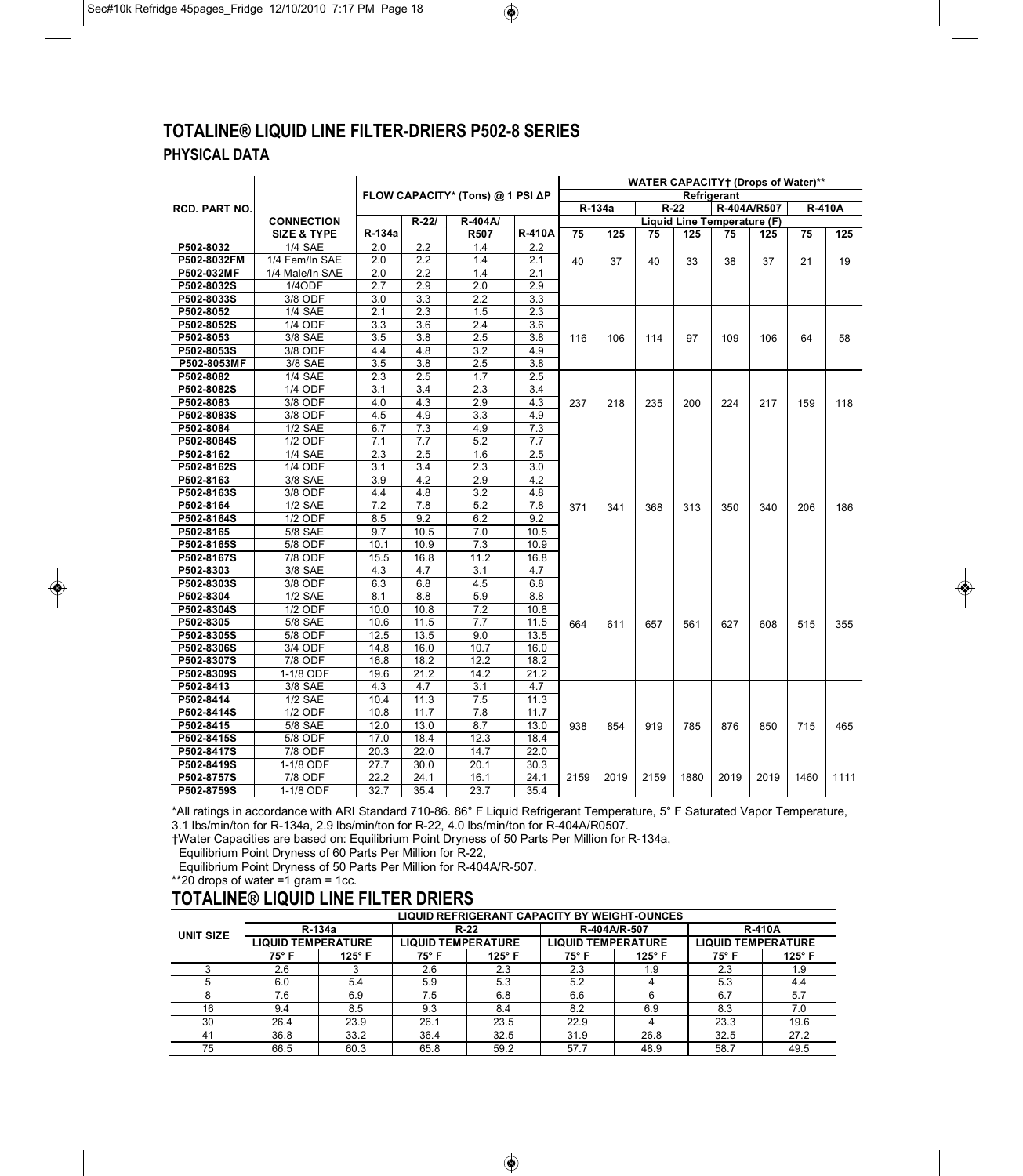# **TOTALINE® LIQUID LINE FILTER DRIERS P502-C SERIES**



#### **NOMENCLATURE** - Example: P502-C Liquid Line Filter Driers

| <b>P502-C</b> | 08          |                |                |
|---------------|-------------|----------------|----------------|
| Series        | Unit Size   | Connection     | $S = ODF$      |
|               | (in cu.in.) | Size (in 1/8") | Connections    |
|               |             |                | (omit for SAE) |
|               |             |                |                |

#### **FEATURES**

- Economy solid core liquid line filter drier ideal for use w/CFC & HCFC refrigerants
- Solid copper fittings
- High moisture and acid removal
- Corrosion resistant paint
- Shock resistant steel shell construction

#### **SPECIFICATIONS:**

Desiccant Blend: Activated Alumina with molecular sieve

Max. working press: Sizes 03-75, 680 psig UL/CUL file number: SA3124 Filtration: 40 microns





**P365A** 

| <b>CARRIER</b> | <b>CONNECTION</b>      | <b>DIMENSIONS</b> |             |                          |             |             | <b>SHIP</b> |
|----------------|------------------------|-------------------|-------------|--------------------------|-------------|-------------|-------------|
| <b>PART NO</b> | <b>SIZE &amp; TYPE</b> | A                 | в           | D                        | Е           | $F(1)$ note | WT. (lbs)   |
| P502-C032      | <b>1/4 SAE</b>         | $4 - 3/8$         |             |                          |             |             |             |
| P502-C032S     | 1/4 ODF                | $3 - 7/8$         | $3 - 1/8$   | 3/8                      | $2 - 9/16$  | $1 - 5/8$   | 1/2         |
| P502-C033      | 3/8 SAE                | 4-11/16           |             |                          |             |             |             |
| P502-C033S     | 3/8 ODF                | $4 - 1/16$        | $3 - 3/16$  | 7/16                     |             |             |             |
| P502-C052      | <b>1/4 SAE</b>         | 4-13/16           |             |                          |             |             |             |
| P502-C052S     | <b>1/4 ODF</b>         | $4 - 7/16$        | $3 - 11/16$ | 3/8                      | 3           | $2 - 5/8$   | 3/4         |
| P502-C053      | 3/8 SAE                | $5 - 1/8$         |             |                          |             |             |             |
| P502-C053S     | 3/8 ODF                | $4 - 1/2$         | $3 - 5/8$   | 7/16                     |             |             |             |
| P502-C082      | <b>1/4 SAE</b>         | $5 - 5/8$         |             |                          |             |             |             |
| P502-C082S     | 1/4 ODF                | $5 - 1/4$         | $4 - 1/2$   | 3/8                      | $3 - 13/16$ | $2 - 5/8$   | $1 - 1/4$   |
| P502-C083      | 3/8 SAE                | $5 - 15/16$       |             |                          |             |             |             |
| P502-C083S     | 3/8 ODF                | $5 - 5/16$        | $4 - 7/16$  | 7/16                     |             |             |             |
| P502-C084      | <b>1/2 SAE</b>         | $6 - 3/16$        |             |                          |             |             |             |
| P502-C084S     | 1/2 ODF                | $5 - 3/8$         | $4 - 3/8$   | 1/2                      |             |             |             |
| P502-C162      | <b>1/4 SAE</b>         | $6 - 7/16$        |             |                          |             |             |             |
| P502-C162S     | <b>1/4 ODF</b>         | $6 - 7/16$        | $5 - 1/4$   | 7/16                     |             |             |             |
| P502-C163      | 3/8 SAE                | $6 - 3/4$         |             |                          |             |             |             |
| P502-C163S     | 3/8 ODF                | $6 - 1/8$         | $5 - 1/4$   | 7/16                     | $4 - 5/8$   | $2 - 5/8$   | 2           |
| P502-C164      | <b>1/2 SAE</b>         | $6 - 15/16$       |             |                          |             |             |             |
| P502-C164S     | 1/2 ODF                | $6 - 3/16$        | $5 - 3/16$  | 1/2                      |             |             |             |
| P502-C165      | 5/8 SAE                | $7 - 7/16$        |             |                          |             |             |             |
| P502-C165S     | 5/8 ODF                | $6 - 3/8$         | $5 - 1/8$   | 5/8                      |             |             |             |
| P502-C167S     | 7/8 ODF                | $6 - 15/16$       | $5 - 7/16$  | 3/4                      |             |             |             |
| P502-C303      | 3/8 SAE                | $9 - 5/8$         |             |                          |             |             |             |
| P502-C303S     | 3/8 ODF                | 9                 | $8 - 1/8$   | 7/16                     |             |             |             |
| P502-C304      | <b>1/2 SAE</b>         | $9 - 7/8$         |             | $\overline{\phantom{0}}$ | $7 - 1/2$   | $3 - 1/16$  | $3 - 3/4$   |
| P502-C304S     | 1/2 ODF                | $9 - 1/8$         | $8 - 1/8$   | 1/2                      |             |             |             |
| P502-C305      | 5/8 SAE                | 10-5/16           |             |                          |             |             |             |
| P502-C305S     | 5/8 ODF                | $9 - 5/16$        | $8 - 1/16$  | 5/8                      |             |             |             |
| P502-C306S     | 3/4 ODF                | $9 - 5/16$        | $8 - 1/16$  | 5/8                      |             |             |             |
| P502-C307S     | 7/8 ODF                | $9 - 7/8$         | $8 - 3/8$   | 3/4                      |             |             |             |
| P502-C309S     | 1-1/8 ODF              | $10 - 3/16$       | $8 - 3/8$   | 15/16                    |             |             |             |
| P502-C413      | 3/8 SAE                | $9 - 3/4$         |             |                          |             |             |             |
| P502-C414      | <b>1/2 SAE</b>         | 10                |             |                          |             |             |             |
| P502-C414S     | 1/2 ODF                | $9 - 1/4$         | $8 - 1/4$   | 1/2                      | $7 - 5/8$   | $3 - 11/16$ | $4 - 3/4$   |
| P502-C415      | 5/8 SAE                | $10 - 7/16$       |             |                          |             |             |             |
| P502-C415S     | 5/8 ODF                | $9 - 7/16$        | $8 - 3/16$  | 5/8                      |             |             |             |
| P502-C417S     | 7/8 ODF                | 10                | $8 - 1/2$   | 3/4                      |             |             |             |
| P502-C419S     | 1-1/8 ODF              | 10-5/16           | $8 - 1/2$   | 15/16                    |             |             |             |
| P502-C757S     | 7/8 ODF                | 15-7/16           | 13-15/16    | 3/4                      | $13 - 1/16$ | $3 - 11/16$ | $7 - 1/2$   |
| P502-C759S     | 1-1/8 ODF              | $15 - 3/4$        | $13 - 7/8$  | 15/16                    |             |             |             |

NOTE: Does not include weld bead.